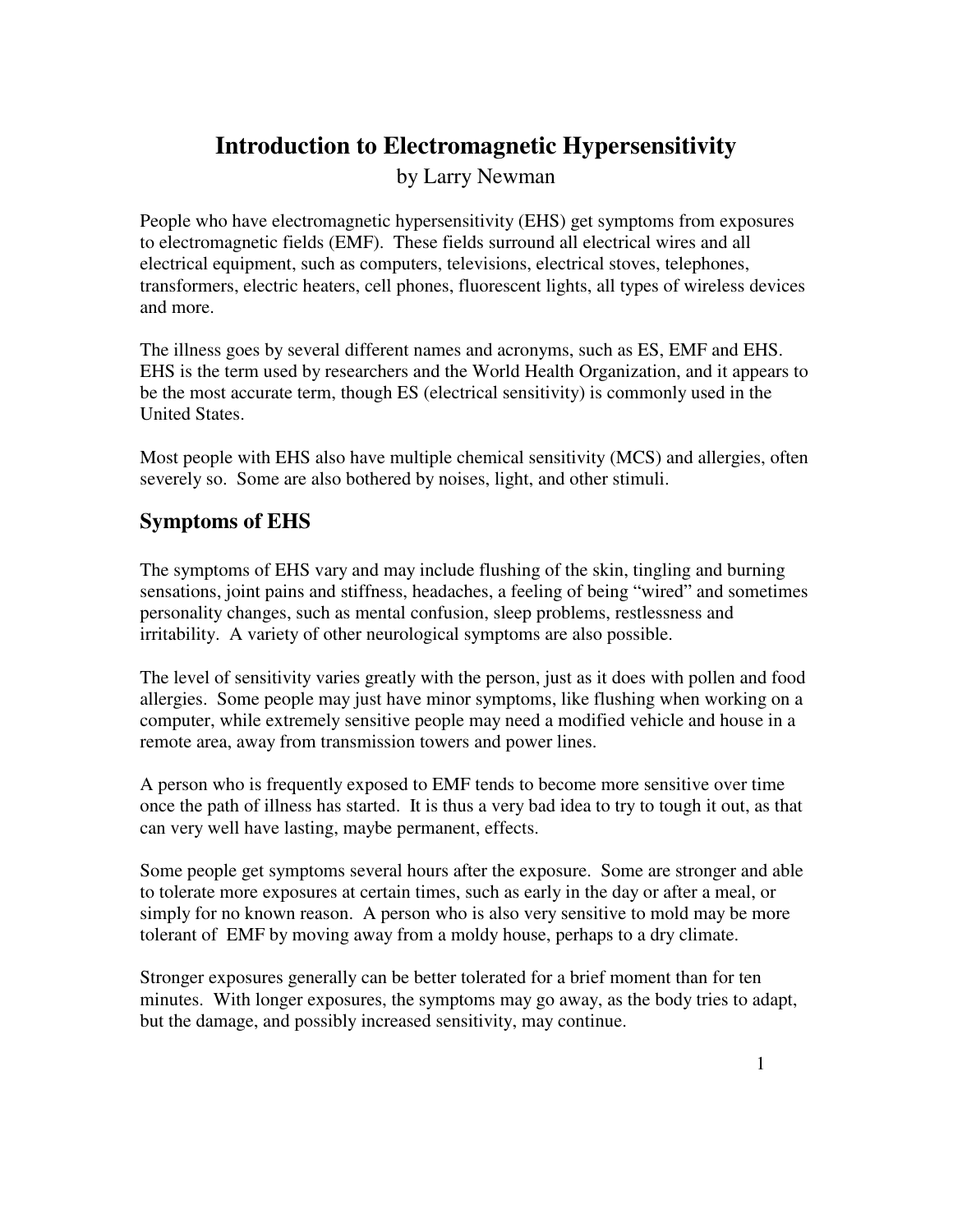### **The history and status of EHS**

EHS is a new illness. The first case the author is aware of was a Swedish telecommunications engineer, who became ill in 1979. Dr. William Rea, a prominent environmental doctor in Texas, saw his first case in the early 1980s, though he said there may have been earlier cases he did not recognize.

Research into the illness is sparse, as it is just in the last decade that enough cases have surfaced to be noticed. Most research has been done in Europe, especially Russia and Sweden. A few medical conferences have been held in Europe, only one in the U.S.

The World Health Organization started getting interested when their own Director-General, Gro Harlem Brundtland, announced that she had EHS shortly before she retired. Dr. Brundtland is well known in Europe for many good works and as the Prime Minister of Norway for over ten years.

Until EHS has been proven and accepted, EHS patients not only have to struggle with a debilitating illness, but they are also routinely denied reasonable accommodation and are subjected to suspicion and often hostility and ridicule from the medical system and its doctors. This follows the pattern of many emerging illnesses, where the medical system finds it much more convenient to write patients off as mental cases—sometimes aided by special interests, as was done against people with Asbestosis (asbestos lungs). It is no more than a couple of decades ago that people with asthma were told by their doctors that they just needed to learn to relax, and when AIDS became an epidemic, it took 10,000 dead in the U.S. before the country's officials took it seriously—mostly prompted by the death of the Hollywood actor Rock Hudson. People with Lyme Disease were also often ignored by doctors, until reliable blood tests became available. The list goes on…

Even today, patients with fibromyalgia and endometriosis are still met with suspicion from some doctors.

Despite the fact that mainstream medicine does not accept that low levels of electricity affect humans, it is now common to use weak electrical currents to help heal complicated bone fractures. Research on using EMF to treat depression is also advancing rapidly.

### **Aid to people with EHS**

There is no known cure for EHS. The most effective treatment remains avoiding exposures to EMF. Some relief may be possible through taking care of other health problems, in particular allergies and chemical sensitivities, if these exist.

Avoidance is central to keeping a patient well. The extent needed depends on the individual. At the least, it is important to keep the sleeping area as safe as possible by removing all electrical equipment from the vicinity. Keep in mind that EMF is not blocked by walls. A patient should not sleep near a refrigerator, electrical meter, water heater or other appliances, even with a wall in between. 2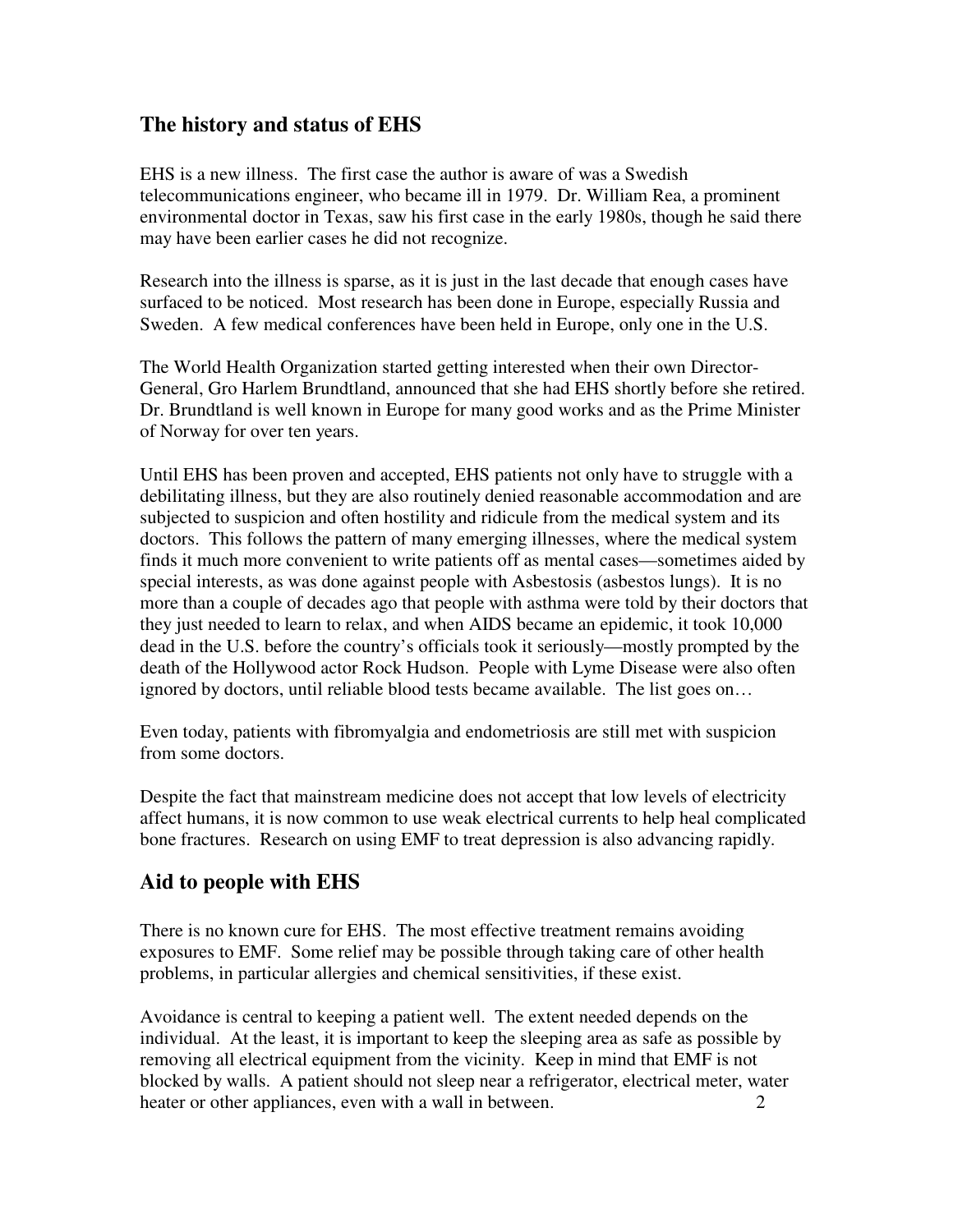A gaussmeter is essential for measuring the EMF levels. Gaussmeters are available from several vendors that serve people with environmental sensitivities. It is important to realize that such a meter only shows a limited range of the possible types of radiation present. Several instruments may be required for full coverage. In the end, the EHS patient is the best judge of whether a place is acceptable or not.

The current radiation standards are highly misleading, as they are purely based on the heating of human tissues from exposures to EMF—the microwave oven effect.

Very little help is available to the EHS patient today. The exception is in Sweden, which has taken the lead from the very start. The Swedish Confederation of Professional Employees (or TCO) started publishing standards for low-radiation computer screens already in the 1980s. These standards have been improved since that time and are adhered to by most manufacturers today, but are still inadequate for many EHS sufferers.

Swedish social services sometimes pay to electrically "sanitize" the homes of people with EHS and even rent out remote homes to the severest cases who cannot live near populated areas. Four Swedish hospitals now have specially outfitted operating rooms and facilities to accommodate people with EHS. There has also been discussion of creating cell-phone-free zones in public areas, such as sections of the Stockholm subway.

### **Research results**

Some interesting results have been documented in lab tests, but these need to be verified and enhanced to be considered scientifically valid. There is still no theory to explain the phenomenon of EHS. A theory needs to be found that explains the illness, and then it must be validated before the medical community will accept it. So far, some theories have been floated that attempt to explain parts, but not the whole. There is very little funding available and it is not a field that promises fame and fortune at this time. The few researchers in the field are often denied funding and put under pressure by special interests. Thus, it is not attractive to much research talent.

There have been some studies on rats, mostly at the University of Lund in Sweden. These demonstrate the effects of cell phone radiation on the rat brain, such as damage to the cell DNA. The blood-brain barrier has also been demonstrated to become leaky, which means that a person who is exposed to chemicals and a cell phone at the same time have a much higher risk of the chemical affecting the brain. This may explain why there seems to be a link between EHS and multiple chemical sensitivities (MCS).

There have been human studies as well. A French study of workers showed that their levels of white blood cells were lower when they worked near a building transformer and higher once they were moved away. Once they were moved back near the transformer, their levels dropped again.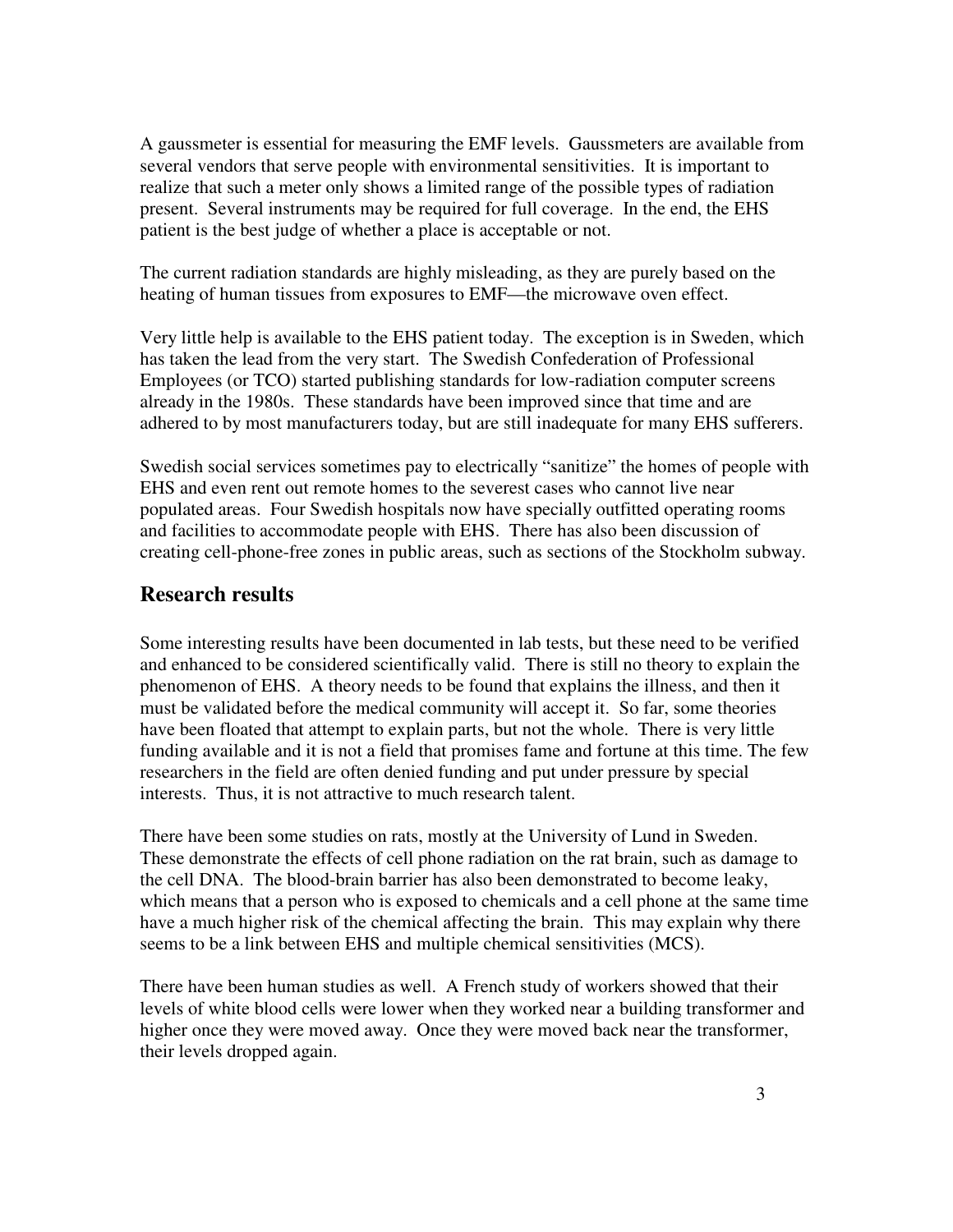A Swedish professor of dermatology discovered that he could see microscopic changes in skin cells on people when they used computers, compared to when they had not used them for several hours. This may help explain why some EHS sufferers have skin problems, such as flushing, tingling and burning.

A researcher at CalTech discovered that human brains contain microscopic magnets (magnetite crystals), just as many animals do. Migrating birds are known to rely on these magnets to navigate using the earth's magnetic field. The existence of these magnetic receptors in humans may be another clue to the puzzle.

A psychiatrist in Boston noted that people who are depressed get a mood lift when exposed to the electromagnetic field of an MRI machine. He is now experimenting with using it as a therapy device.

There have been a number of experiments where EHS patients have been exposed to EMF and their symptoms recorded. Some of these experiments have shown effects, others have not, casting doubt on the validity of the claims that EHS sufferers make.

It is very difficult to set up well-designed experiments that really produce clear-cut results. The most common problem is that the experiments do not remove all unintended exposures of EMF, which may interfere with the results. In many of the studies, what the authors call the "sham conditions" is just as active as what they call the "active condition". The researchers have clearly not understood the magnitude of the problem. That is like trying to judge whether someone is bothered by a single cigarette with the person sitting in a smoky room. In many of the experiments, a computer is used in the same room as the test subject occupies, for instance.

Another problem is that some people tend to be more sensitive to certain frequencies than others. If the experiment does not use a frequency that is bothersome, the patient may not have a reaction—at least not at low levels.

Delayed reactions are another problem. The test person may first be in pain after being led out of the test room, or the reaction may first show up later while a placebo is given, thus "proving" that the sensitivity is not real.

Finally test persons easily tire out and can no longer tell anything. The exposure from their transportation to the test site can often be enough.

A well-designed study also needs to allow the test persons to acclimatize to the test location, so symptoms caused by the place itself can be noted.

Many of the most sensitive people would not be able to participate in studies, as the effects from the exposures could be severe and long-lasting.

A notable experiment was done in 1991 in Texas, involving 100 people. The experiment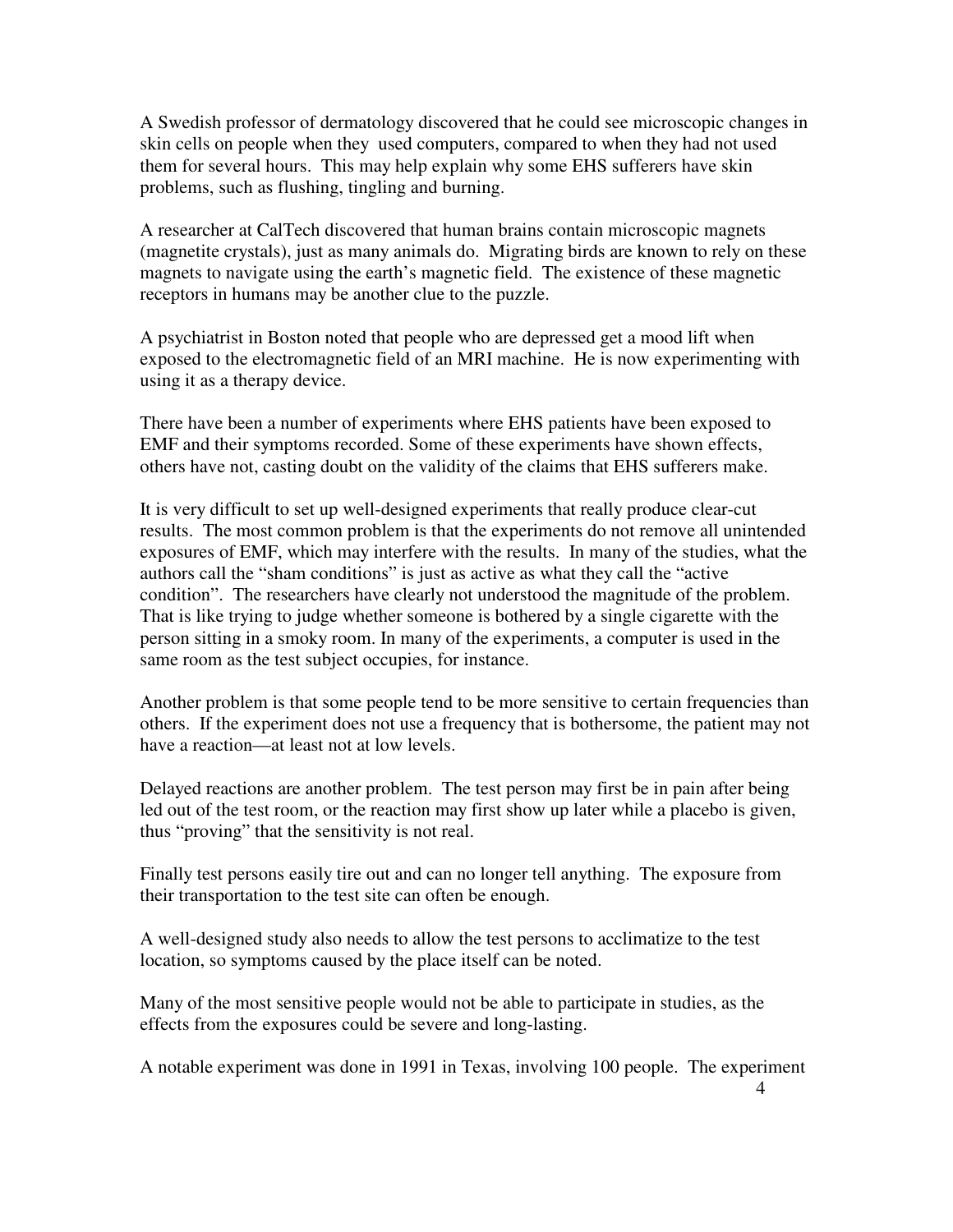showed that people can be more sensitive to certain frequencies than others. Sixteen people were able to correctly identify the 32 active challenges and the 160 placebos in a random double-blind test. The experiment was repeated, but did not show the same results.

One cleverly conducted experiment (though with computers present) was done in Holland. A mini-cell-tower was installed in a shielded room and a group of EHS sufferers and controls were exposed. The surprising result was that the control group was affected by the radiation as well. The radiation was found to have a stimulatory effect, which supports the observation that some EHS sufferers become restless when exposed to EMF.

A Swedish study connected a group of people with EHS to heart monitors for 24 hours. It found that the group had disturbed heart rhythms compared to a healthy control group. The pattern was similar to people with fibromyalgia and different from people with panic disorder.

Other experiments have shown EMF to affect a person's ability to pay attention and that it may change brain patterns in humans. The ability of a person to sense a low current has also been shown to vary much more than was previously thought.

Some research was funded by military and industrial interests, supporting their claims of no health effects and no disease syndrome from exposure to EMF. This is also a common problem in research on health effects from chemical exposures.

A few studies have tried to estimate how many people suffer from EHS or are bothered by EMF to some degree. A telephone survey of 2072 Californians in 1998 showed that 3.2 percent reported being sensitive to electronic devices, while 0.5 percent reported being bothered so much they had to change jobs or stop working entirely.

A much larger survey of 15,000 people in Stockholm, Sweden was published in 2002. It showed that 1.5 percent thought themselves to be sensitive to EMF. A 2007 systematic study of 20,000 people in Colchester, Great Britain, found 4 % to be sensitive to EMF, using a stricter criteria than the earlier surveys.

The studies mentioned are listed at the end of this article.

### **Conclusions from research**

That electromagnetic radiation affects human cells was already determined by 1996, when Dr. Goodman at the University of Wisconsin reviewed two hundred published cell studies. He concluded that "current evidence suggests that cell processes can be influenced by weak electromagnetic fields" despite "one would not expect a cell to respond at all".

This didn't mean it was necessarily harmful to humans. 5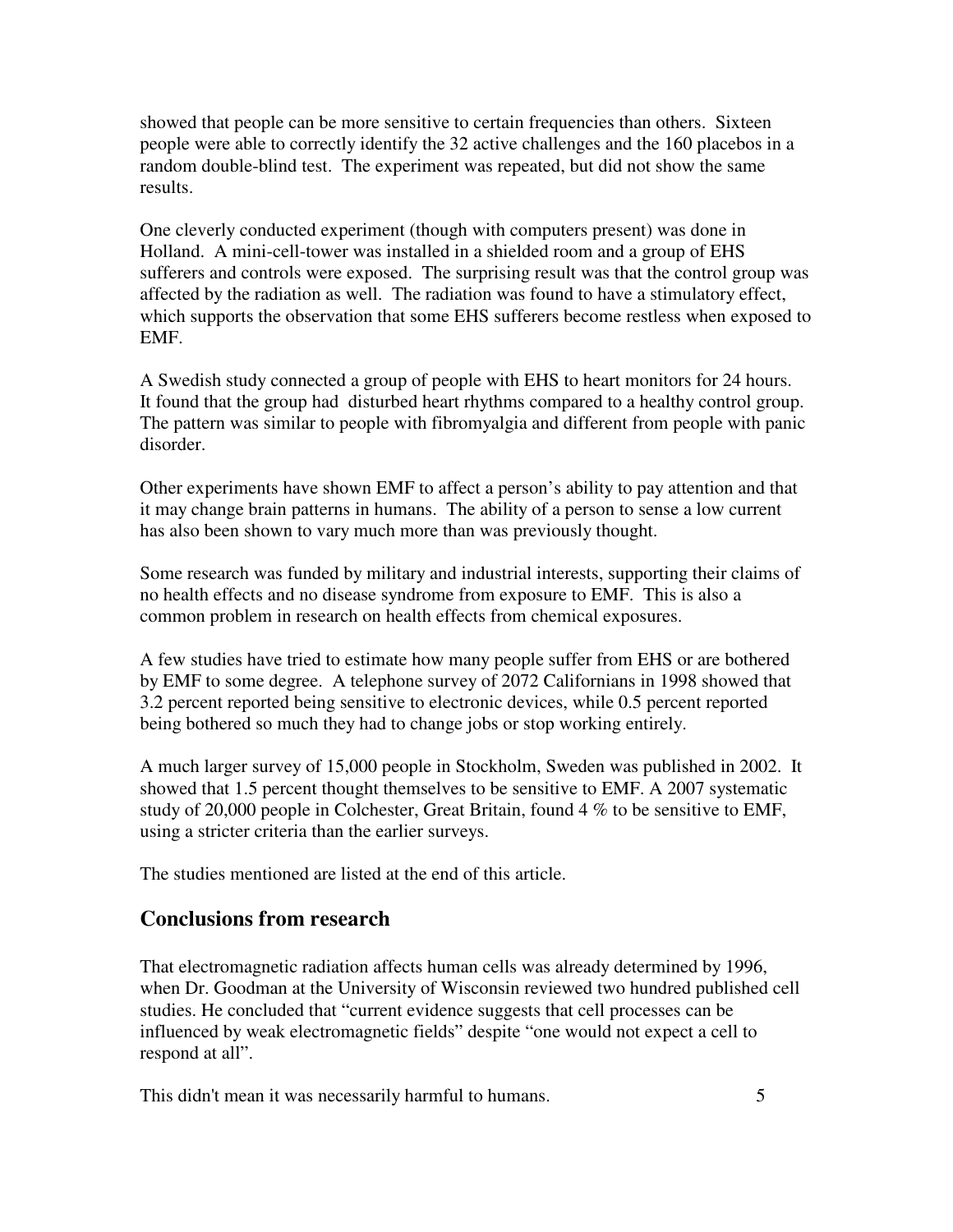Then in 2001, the International Commission for Non-Ionizing Radiation Protection issued a paper that reviewed eighteen population studies from nine countries. They concluded that the risk for leukemia is significantly higher for children who are exposed to EMF at levels above 4 milliGauss (0.4 microtesla).

Some researchers suggest that almost all leukemia is a result of EMF. That can never be proven, as there are no children that are not exposed to EMF for comparison.

Then in 2007 arrived the *BioInitiative Report,* which was produced by a group of researchers and public health professionals from five countries. In this 600 page report, they go over all the available materials from many fields of research associated with EMF exposures. This is possibly the first comprehensive cross-disciplinary document ever done on EMF issues.

The report concludes that there are still many things not understood, but there is ample evidence that the current radiation standards are not protecting the public health, and now is the time to take policy action. Waiting until the full proof and understanding is available is not warranted and will cause enormous cost and disruption to society.

### **Recommended literature**

*The Invisible Disease,* Gunni Nordstrom, O-Books, 2004.

*Black on White: Voices and Witnesses about Electro-Hypersensitivity,* Rigmor Granlund-Lind and John Lind, Mimers Brunn, 2004.

*The Electrical Sensitivity Handbook*, Lucinda Grant, Weldon Publishing, 1995.

*Cross Currents – The Perils of Electropollution,* Robert O. Becker, M.D., Tarcher, 1990.

*The Highly Sensitive Person,* Elaine Aron, PhD. Broadway Books, 1997.

### **Selected scientific studies**

Ahlbom, A. et al. Review of the Epidemiological Literature on EMF and Health, Env Health Perspective, 2001, December

Bell GB, Marino AA, Chesson AL Frequency-specific responses in the human brain caused by electromagnetic fields, Journal of the Neurological Sciences, 123 (1994) 26-32 [0120-BELL-94-007]

Bonhomme-Faivre L, et al.

Study of Human Neurovegetative and Hematologic Effects of Environmental Low-Frequency (50 Hz) Electromagnetic Fields Produced by Transformers, Archives of Environmental Health, March/April 1998, 53 (2): 87-92 [0120-BONH-98-006]

Eltiti S., et al 6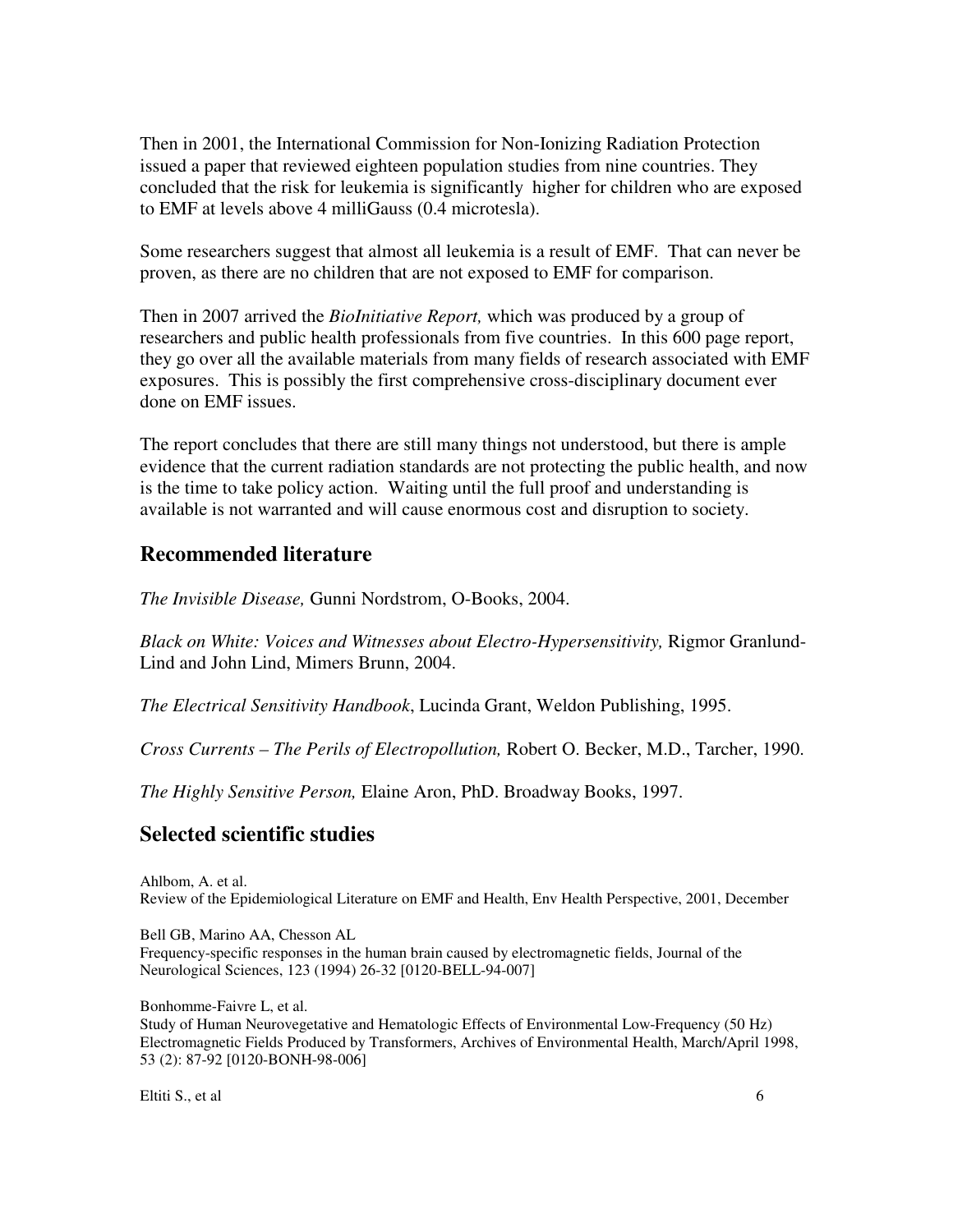Development and Evaluation of the Electromagnetic Hypersensitivity Questionnaire Bioelectromagnetics, 2007, 28:137-151 [0120-ELTI-07-015]

#### Hillert L, Berglind N, Arnetz BB, Bellander T

Prevalence of self-reported hypersensitivity to electric or magnetic fields in a population-based questionnaire survey, Scandinavian Journal of Work Environ Health, 2002, 28 (1), 33-41 [0120-HILL-02- 009]

#### Gangi S, Johansson O

A theoretical model based upon mast cells and histamine to explain the recently proclaimed sensitivity to electric and/or magnetic fields in humans, Medical Hypotheses, 2000, 54(4), 663-671 [0120-GANG-99- 009]

Goodman EM, Greenebaum B, Marron MT Effects of Electromagnetic Fields on Molecules and Cells, International Review of Cytology, 1995, 158, 279-339

#### Johansson O, et al.

Cutaneous mast cells are altered in normal healthy volunteers sitting in front of ordinary TVs/PCs – results from open-field provocation experiments, Journal of Cutaneous Pathology, 2001, 28, 513-519 [0120- JOHA-01-007]

#### Lai H, Singh NP

Magnetic-Field-Induced DNA Strand Breaks in Brain Cells of the Rat, Environmental Health Perspectives, 2004, 112(6), 687-694

Kirschvink JL, Kobayashi-Kirschvink A, Woodford BJ Magnetic biomineralization in the human brain, Proceedings of the National Academy of Science USA, Vol 89, Aug 1992, 7683-7687, Biophysics

#### Lebedeva NN, Kotrovskaya TI

Electromagnetic Perception and Individual Features of Human Beings, Critical Reviews in Biomedical Engineering, 2001, 29(3), 440-449 (Originally published in Millimetrovye volny v biologij i meditsine, No 7, 1997 (Russia)) [0120-LEBE-01-010]

Hardell, L, et al Secret Ties to Industry and Conflicting Interests in Cancer Research, American Journal of Industrial Medicine, 2006, 50 (3), 227-233 [0169-HARD-06-007]

Leitgeb N, Schrottner J Electrosensibility and Electromagnetic Hypersensitivity, Bioelectromagnetics, 2003, 24, 387-394

Levallois P, et al. Study of Self-Reported Hypersensitivity to Electromagnetic Fields in California, Environmental Health Perspectives, 2002, 110 Supp 4, 619-623. See also web address : www.dhs.ca.gov/ps/deodc/ehib/emf/RiskEvaluation/Appendix3.pdf

Persson BRR, Salford LG, Brun A

Blood-brain barrier permeability in rats exposed to electromagnetic fields used in wireless communication, Wireless Networks, 1997, 3, 455-461

Rea WJ, et al.

Electromagnetic Field Sensitivity, Journal of Bioelectricity, 1991, 10 (1 & 2), 241-256 [0120-REAW-91- 016] Available from: www.aehf.com

Rohan M, et al. 7